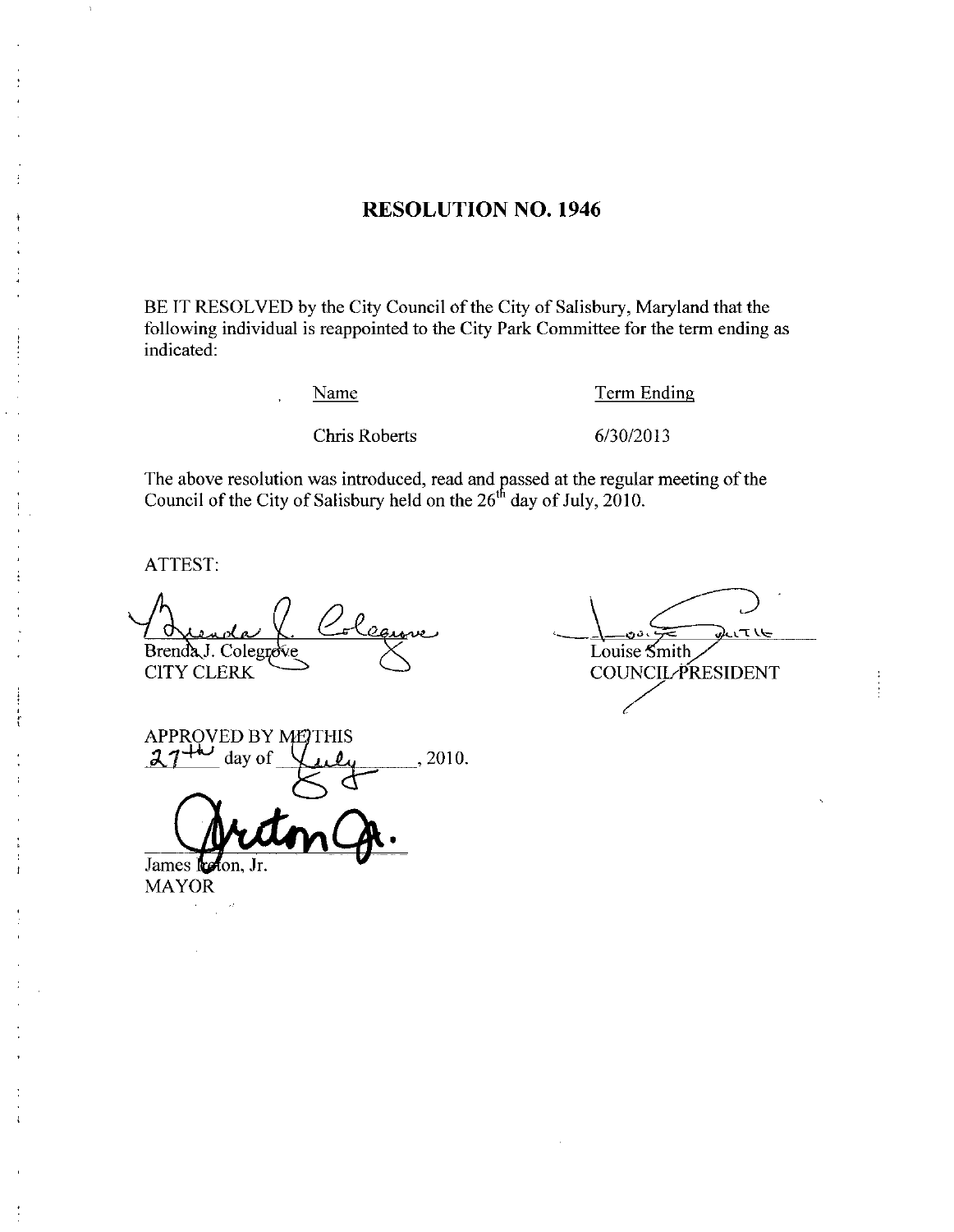## INTER

## NEMO

## OFFICE OF THE MAYOR

| To:      | John Pick                                 |
|----------|-------------------------------------------|
| From:    | Sherrell McBride $\mathfrak{F}^{\dagger}$ |
| Subject: | Appointment to the City Park Committee    |
| Date:    | July 19, 2010                             |

Mayor Ireton would like to reappoint the following person to the City Pazk Committee with a term ending as followed Exercise to reappoint the following person to the City 1<br>Candidate<br>Chris Roberts 6/30/2013

Candidate Term Ending

Mr. Roberts has been a member since 2008.

Attached you will find information for Mr Roberts and the Resolution necessary for his reappointment. Please forward this information to the City Council so it may be placed on the agenda for the next City Council meeting. Please let me know if you have any questions.

Attachments

CC: Mayor Ireton